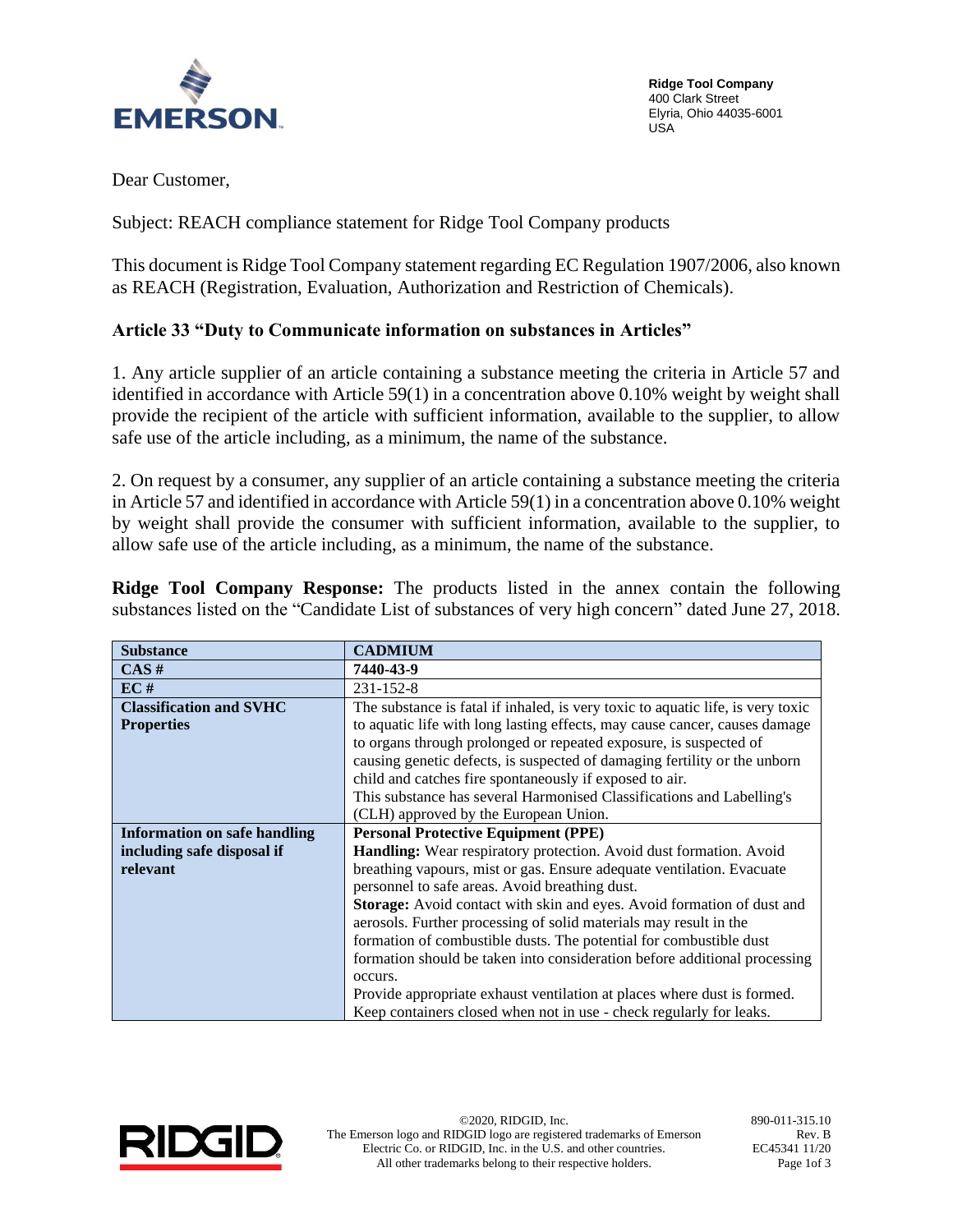

## **Ridge Tool Parts With SVHC:**

| <b>RTC Catalog Numbers</b> | <b>Description</b>      | <b>Substance</b> | <b>CAS Number</b> |
|----------------------------|-------------------------|------------------|-------------------|
| 58597                      | <b>SWITCH, 1215</b>     | <b>CADMIUM</b>   | 7440-43-9         |
| 23612                      | SWITCH, TOGGLE K1500/75 | <b>CADMIUM</b>   | 7440-43-9         |
| 41817                      | SWITCH, TOGGLE K375/750 | <b>CADMIUM</b>   | 7440-43-9         |
| 70003                      | KIT. CUTTER PC116       | <b>CADMIUM</b>   | 7440-43-9         |
| i68018                     | DOUBLE SPEED SWITCH     | <b>CADMIUM</b>   | 7440-43-9         |

## **Ridge Tool Products With SVHC:**

| <b>RTC Catalog Numbers</b> | <b>Description</b>                | <b>Substance</b> | <b>CAS Number</b> |
|----------------------------|-----------------------------------|------------------|-------------------|
| 10973                      | CUTTER, COPPER 122-XL, 115V       | <b>CADMIUM</b>   | 7440-43-9         |
| 14388                      | 122-XL COPPER PREP MACH 230V      | <b>CADMIUM</b>   | 7440-43-9         |
| 20210                      | 1233 230V BSPT FAR EAST           | <b>CADMIUM</b>   | 7440-43-9         |
| 23692                      | K1500A 115V 60HZ                  | <b>CADMIUM</b>   | 7440-43-9         |
| 23697                      | K1500B 115V 60HZ                  | <b>CADMIUM</b>   | 7440-43-9         |
| 23702                      | K1500A SE 115V 60HZ W/C14         | <b>CADMIUM</b>   | 7440-43-9         |
| 23707                      | K1500B SE 115V 60HZ W/C14         | <b>CADMIUM</b>   | 7440-43-9         |
| 23712                      | K1500A SE 115V 60HZ W/C11         | <b>CADMIUM</b>   | 7440-43-9         |
| 23717                      | K1500B SE 115V 60HZ W/C11         | <b>CADMIUM</b>   | 7440-43-9         |
| 25668                      | ASSEMBLY, HC-450 TOOL             | <b>CADMIUM</b>   | 7440-43-9         |
| 26993                      | K-400 120V, 3/8 X 50 C31IW        | <b>CADMIUM</b>   | 7440-43-9         |
| 26998                      | K-400, 120V, 1/2 X 75 C45IW       | <b>CADMIUM</b>   | 7440-43-9         |
| 27003                      | K-400, 120V, 1/2 X 50 C44IW       | <b>CADMIUM</b>   | 7440-43-9         |
| 27008                      | K-400AF 120V, C32IW W/AUTOFEED    | <b>CADMIUM</b>   | 7440-43-9         |
| 27013                      | K-400AF 120V, C45IW W/AUTOFEED    | <b>CADMIUM</b>   | 7440-43-9         |
| 27592                      | K1500A SE 230V 50/60HZ            | <b>CADMIUM</b>   | 7440-43-9         |
| 27597                      | K1500B SE 230V 50/60HZ            | <b>CADMIUM</b>   | 7440-43-9         |
| 27612                      | K1500A 230V 50/60HZ ONLY          | <b>CADMIUM</b>   | 7440-43-9         |
| 27617                      | K1500B 230V 50/60HZ ONLY          | <b>CADMIUM</b>   | 7440-43-9         |
| 27637                      | K1500B SE 240V 50/60HZ AUST       | <b>CADMIUM</b>   | 7440-43-9         |
| 33922                      | K1500B STARTER KIT AUST           | <b>CADMIUM</b>   | 7440-43-9         |
| 41843                      | HOLE CUTTER, HC300 230V ME        | <b>CADMIUM</b>   | 7440-43-9         |
| 45038                      | THREADING MACH, 300C 1/2-2BSPT FE | <b>CADMIUM</b>   | 7440-43-9         |
| 45043                      | THREADING MACH, 300C 1/2-2BSPT KR | <b>CADMIUM</b>   | 7440-43-9         |
| 45048                      | THREADING MACH, 300C 1/2-2NPT FE  | <b>CADMIUM</b>   | 7440-43-9         |
| 45053                      | THREADING MACH, 300C 1/2-2NPT KR  | <b>CADMIUM</b>   | 7440-43-9         |
| 48853                      | POWER DRIVE, 300C W/ FS FE        | <b>CADMIUM</b>   | 7440-43-9         |
| 49473                      | THREADING MACH, WO DIES&DH1215    | <b>CADMIUM</b>   | 7440-43-9         |
| 50123                      | K-400 120V, 3/8 X 100 C33IW       | <b>CADMIUM</b>   | 7440-43-9         |
| 52363                      | K400 T2 120V 3/8 X 75' C32 IW     | <b>CADMIUM</b>   | 7440-43-9         |
| 53333                      | MOTOR, 115V                       | <b>CADMIUM</b>   | 7440-43-9         |
| 54407                      | 300 COMPACT 115V FAR EAST         | <b>CADMIUM</b>   | 7440-43-9         |
| 54412                      | 300 COMPACT 230V FAR EAST         | <b>CADMIUM</b>   | 7440-43-9         |
| 54482                      | 300 COMPACT 230V FE NPT           | <b>CADMIUM</b>   | 7440-43-9         |
| 54577                      | 1233 230V NPT FAR EAST            | <b>CADMIUM</b>   | 7440-43-9         |
| 57592                      | HOLE CUTTER, HC450 120V           | <b>CADMIUM</b>   | 7440-43-9         |
| 57597                      | HOLE CUTTER, HC450 230V           | <b>CADMIUM</b>   | 7440-43-9         |



©2020, RIDGID, Inc. 890-011-315.10 The Emerson logo and RIDGID logo are registered trademarks of Emerson Electric Co. or RIDGID, Inc. in the U.S. and other countries. All other trademarks belong to their respective holders.

Rev. B EC45341 11/20 Page 2of 3